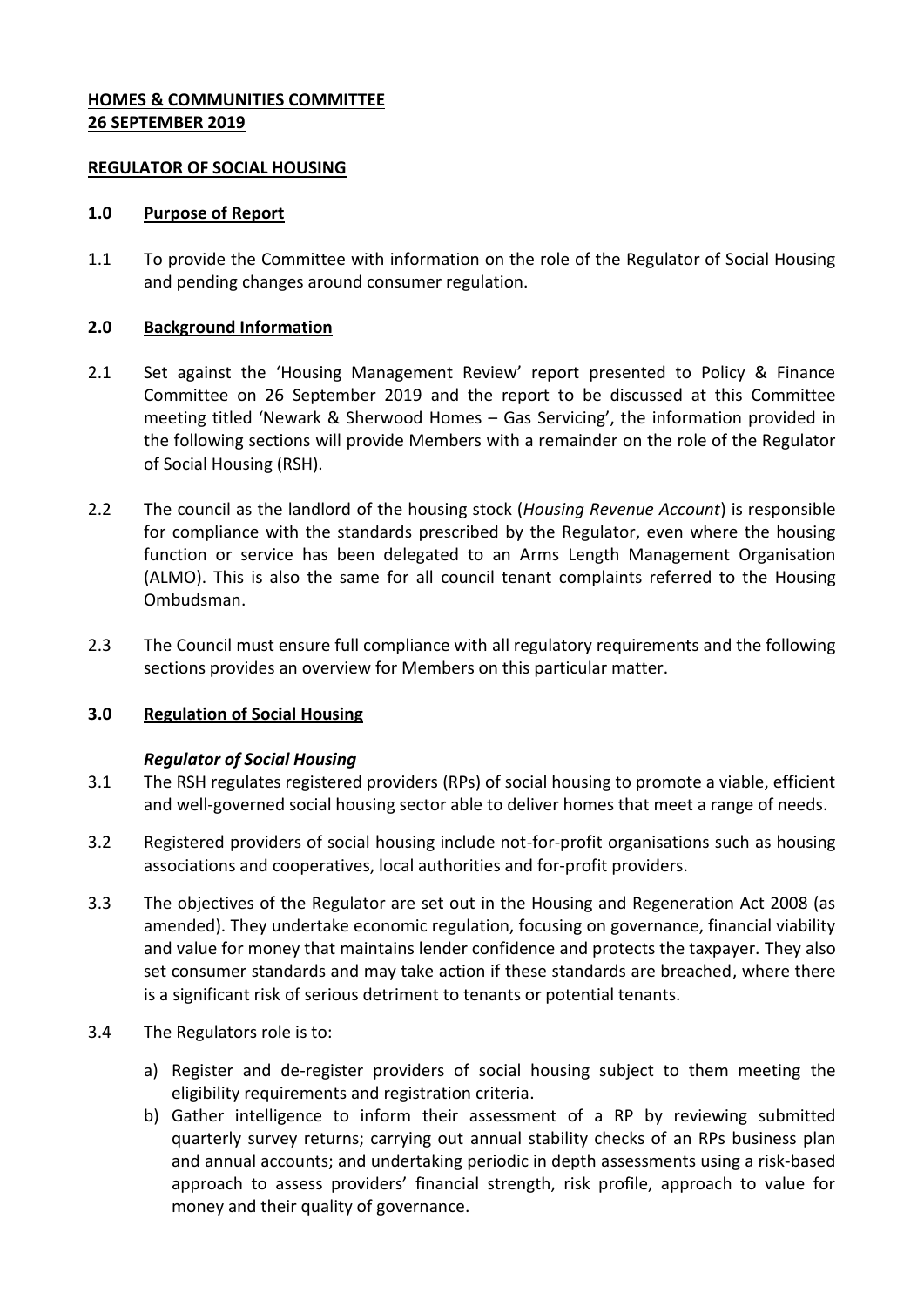- c) Assess and grade, through published Regulatory judgements, how well RPs are managing their risks.
- d) Investigate cases where a provider is susceptible to issues crystallising, and carry out enforcement to secure solutions.
- e) Identify and communicate emerging trends and risks at a sector and sub-sector level and maintain confidence of stakeholders, such as lenders.
- 3.5 The Regulators fundamental objectives, set by Parliament, cover the following:

## **Economic**

- a) To ensure that providers of social housing, who are registered with us, are financially viable and properly managed and perform their functions efficiently, effectively and economically
- b) To support provision of social housing sufficient to meet reasonable demands (including by encouraging and promoting private investment in social housing)
- c) To ensure that value for money is obtained from public investment in housing
- d) To avoid the imposition of an unreasonable burden (directly or indirectly) on public funds.
- e) To guard against the misuse of public funds.

# **Consumer**

- a) To support the provision of social housing that is well-managed and of appropriate quality
- b) To ensure that actual or potential tenants of social housing have an appropriate degree of choice and protection
- c) To ensure that tenants of social housing have the opportunity to be involved in its management and hold their landlords to account
- d) To encourage RPs to contribute to the environmental, social and economic well-being of the areas in which the housing is situated.
- 3.6 They also have a statutory duty to perform their functions in a way that minimises interference and is proportionate, consistent, transparent and accountable. The Regulator is accountable to Parliament for the discharge of the fundamental objectives. While the Regulator's Chair of the Board is accountable to the Secretary of State for Housing, Communities and Local Government, the Chief Executive, as accounting officer, has a separate direct line of accountability to Parliament as well.
- 3.7 The prescribed **Economic Standards** are not applicable to local authorities, but the **Consumer Standards** are applicable to all local authorities who have retained their housing stock (*Housing Revenue Account*), managed directly or through an ALMO/housing management company.

# 3.8 There are four **Consumer Standards** covering:

# **1. Tenant Involvement and Empowerment**

- Customer service, choice and complaints
- **Involvement and empowerment**
- Understanding and responding to the diverse needs of tenants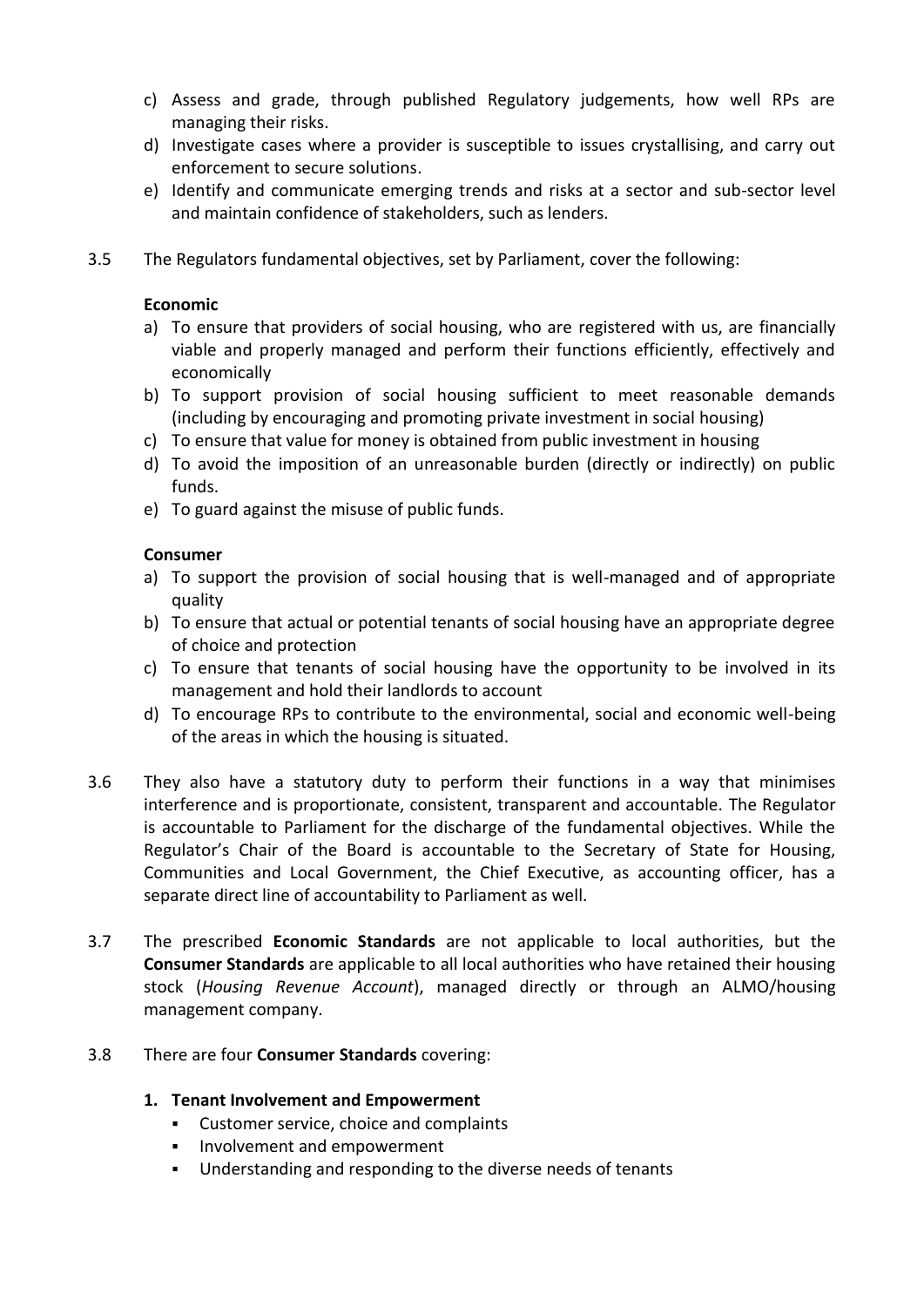## **2. Home Standard**

- Quality of accommodation
- Repairs and Maintenance

## **3. Tenancy Standard**

- Allocations and mutual exchange
- **Tenure**

## **4. Neighbourhood and Community Standard**

- Neighbourhood management
- **Local area co-operation**
- Anti-social behaviour
- 3.9 Consumer standards have been set so that tenants, landlords and stakeholders know the outcomes that are expected and to enable tenants to hold landlords to account effectively.
- 3.10 Presently, the Regulator has no role in monitoring a providers' performance or routine compliance with the consumer standards and will only intervene where failure of the standard could lead to risk of serious harm to tenants or potential tenants (known as the serious detriment test). The main sources of intelligence about potential cases of serious detriment will be information referred to the Regulator by third parties or directly by the Provider itself.

## *Consumer Standards compliance*

- 3.11 On 17 May 2019, the RHS wrote to the Chief Executives of all stock owning local authorities highlighting issues around compliance with the Home Standard in respect of health and safety requirements.
- 3.12 The [RSH letter f](https://assets.publishing.service.gov.uk/government/uploads/system/uploads/attachment_data/file/802481/Letter_to_LAs_-_RSH_consumer_standards_-_May_2019.pdf)ollows the issuing of two regulatory notices to local authorities regarding failure to comply with regulatory requirements relating to fire safety assessments.
- 3.13 The letter is an important reminder to the council of the requirements on local authority landlords to comply with all aspects of the consumer standards:

*'Boards and councillors must ensure that they have proper oversight of all health and safety issues (including gas safety, fire safety, asbestos and legionella). Contracting out delivery of services does not contract out responsibility to meet the requirements of legislation or standards, so providers need systems to give boards assurance of compliance.'* 

### *Consumer Regulation Review*

- 3.14 The Regulator has also recently published its Consumer Regulation Review for 2018-19 and key messages from the report include:
	- All registered providers have an obligation to act to ensure the homes where their tenants live are safe, and must meet the full range of statutory health and safety obligations. This requires registered providers to have robust reporting and assurance arrangements in place for effective oversight of compliance by boards and councillors.
	- **Effective assurance relies on good quality data, and maintaining compliance requires** effective systems.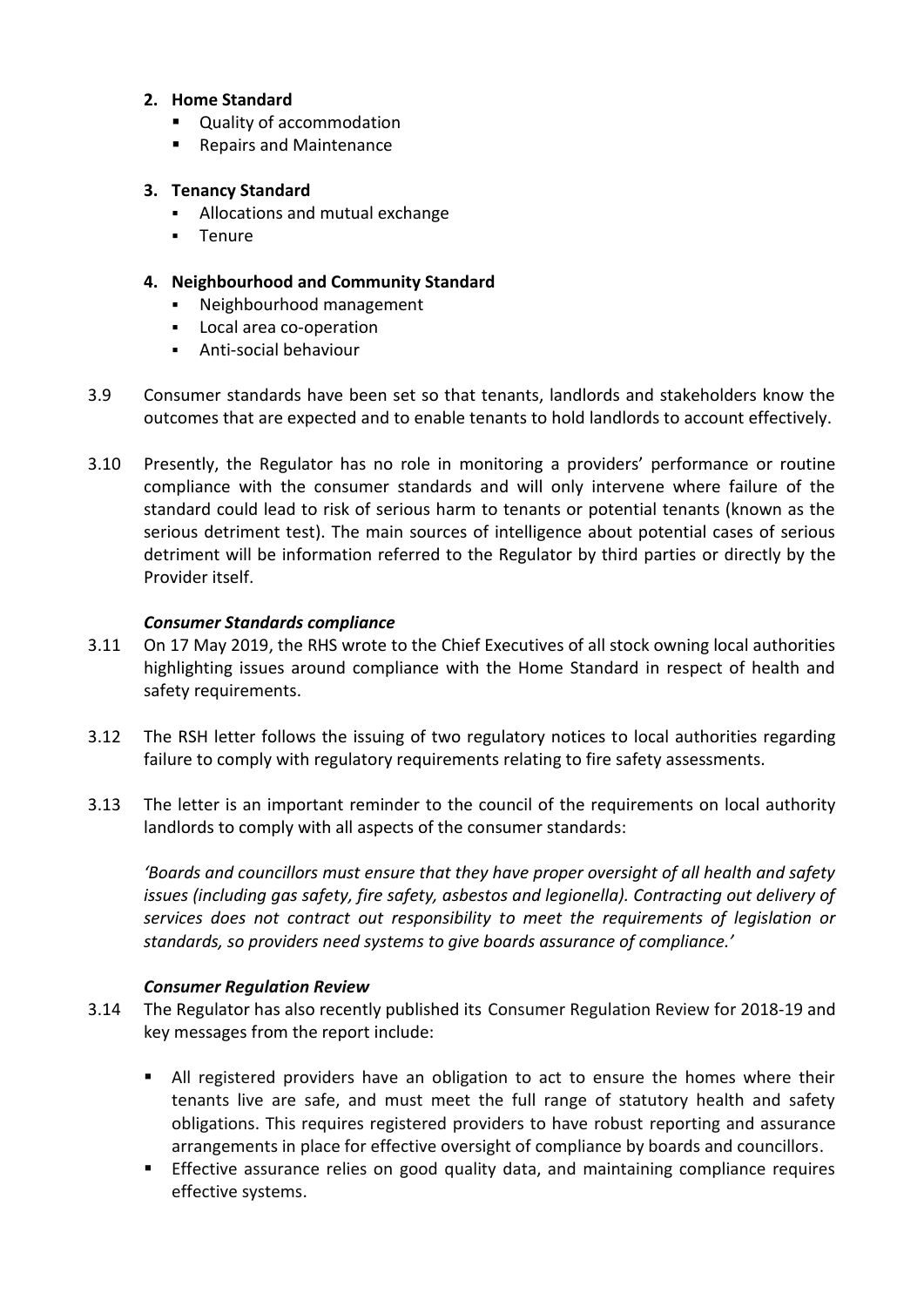- Registered providers should understand and be able to demonstrate compliance across all aspects of the consumer standards, including how they engage with their tenants, how they deal with neighbourhood issues, and how they allocate their properties.
- Delivering compliance with the consumer standards depends on good governance, and on an organisation's culture.
- The quality of relationship with tenants underpins registered providers' ability to meet their objectives. The effectiveness of registered providers' complaints handling affects the level of trust and confidence tenants have in their landlord.
- Transparency with the Regulator is essential. Co-regulation requires registered providers to be transparent with the Regulator, and a failure to do so can indicate broader governance concerns.

# **4.0 Social Housing Green Paper**

- 4.1 The Government published its Social Housing Green Paper 'A New Deal for Social Housing' in August 2018. The contents of which draws extensively from a Government listening exercise in which ministers heard the views of social housing tenants across the country, and touches on issues exposed following the Grenfell Tower fire. It also draws on external research and intelligence.
- 4.2 The Green Paper sets out five core themes:
	- **Ensuring homes are safe and decent**
	- **Effective resolution of complaints**
	- Empowering residents and **strengthening the regulator**
	- Tackling stigma and celebrating thriving communities
	- Expanding supply and supporting home ownership.
- 4.3 This report will focus only on the Government's intention in the Green Paper to increase consumer regulation and identify that delivering good quality and safe social homes with the right services from landlords relies on a robust regulatory framework. It has been almost eight years since the last review of social housing regulation and the proposals in this green paper present the opportunity for a fresh look at the framework.
- 4.4 Proposals in the Green Paper around regulation include:
	- Enabling the regulator to take a more proactive approach to enforcing the 'consumer standards' *(covering tenant involvement and empowerment, homes, tenancies and neighbourhoods and communities*).
	- Giving the regulator more powers to scrutinise the performance of local authority landlords, with one proposal to publish performance in the form of league tables to enable comparison between landlords.
	- Considering options to give tenants a voice on policy issues at a national level, including perhaps establishing a representative body.
	- Looking at a variety of options to promote more community ownership, or community leadership of social landlords.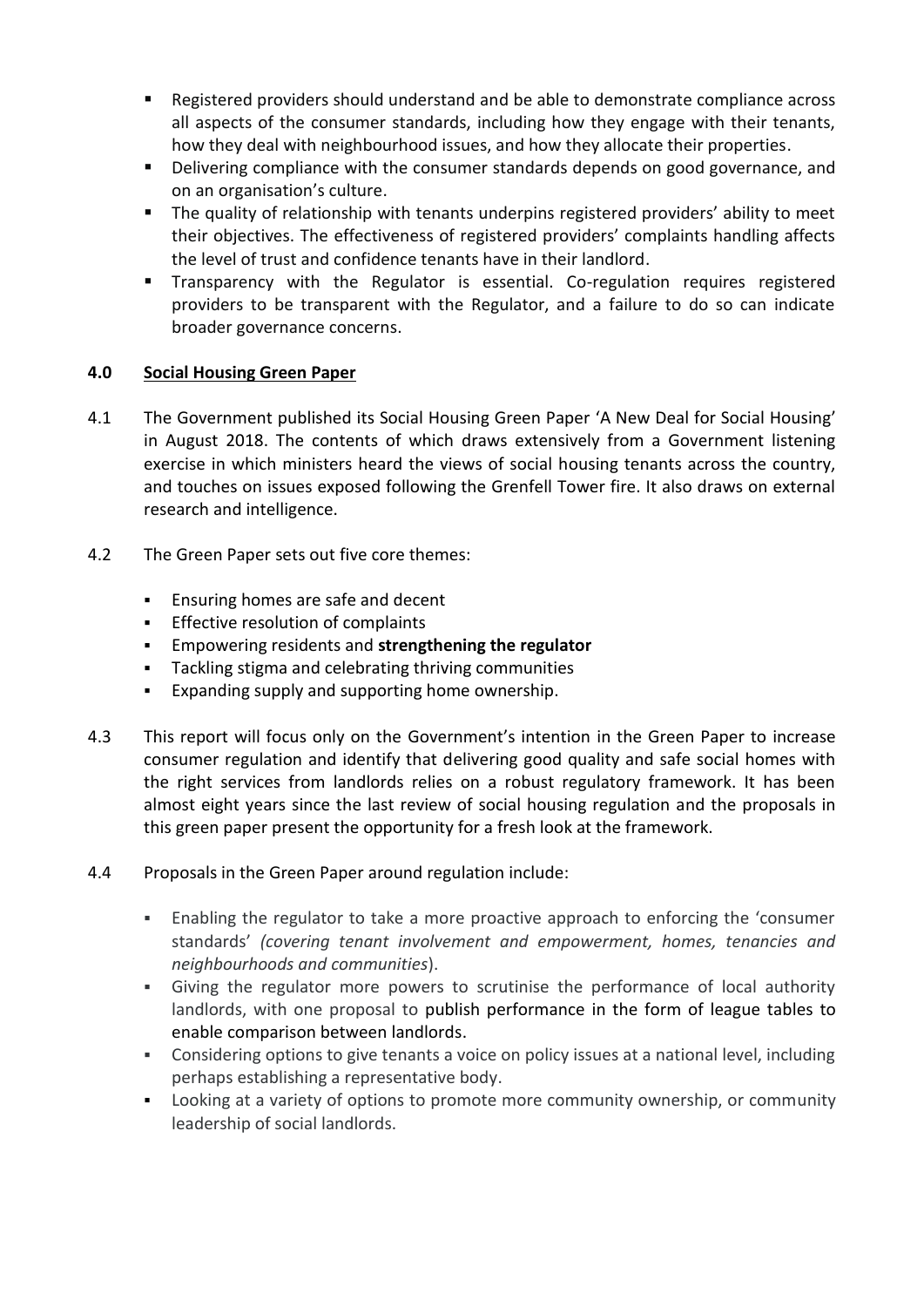- 4.5 A '*Review of social housing regulation: call for evidence'* was also published at the same time of the Green Paper to focus specifically on the regulatory framework for social housing to ensure that it remains fit for purpose, reflects changes in the sector and drives a focus on delivering a good service for residents.
- 4.6 The review covered three objectives:
	- **To rebalance the relationship between social housing landlords and residents, setting** out the level of service residents should expect and clarifying how they can hold their landlord to account when they are not delivering;
	- To ensure private registered providers of social housing are well governed and financially viable – reflecting the changing business models and levels of risk in the sector; and
	- To make sure the Regulator of Social Housing ("the Regulator") has effective powers to deliver the first two objectives and there are clear lines of accountability between the Regulator and Parliament.
- 4.7 The Green Paper also raises the matter of **Complaints resolution** and proposes a number of possible options to improve the way that complaints about social landlords are handled, including:
	- **EXECT** Looking at ways to speed up landlords' internal complaints processes, for example by asking the regulator to set out some suggested timings in a code of practice
	- Exploring ways to improve the use of mediation in landlord/tenant disputes
	- Looking at ways to raise awareness among tenants of their rights and the options available to them to make a complaint about their landlord
	- Reforming or removing the requirement that complainants go through a 'designated person' (an MP, councillor or tenant panel) or wait eight weeks before they can contact the Ombudsman with a complaint.
- 4.8 In terms of the next steps of implementing the proposals of the Social Housing Green Paper, the Government in May announced that a timetable of activity would be published in September. To date there have been no further announcements. Once the proposed changes on regulation have been published a further report will then be presented to the Committee to assess the impact of these.

# **5.0 Housing Ombudsman**

- 5.1 As referenced at paragraph 2.2 the Council, as the landlord of the housing stock, is responsible for all complaints referred to the Housing Ombudsman.
- 5.2 The Housing Ombudsman consulted on and then published its new [three-year](https://www.housing-ombudsman.org.uk/wp-content/uploads/2019/06/Housing-Ombudsman-Corporate-plan-2019-22.pdf) corporate [plan](https://www.housing-ombudsman.org.uk/wp-content/uploads/2019/06/Housing-Ombudsman-Corporate-plan-2019-22.pdf) in August 2019. Key drivers for the plan included an average 17% year-on-year increasing demand for the Ombudsman's services since 2013, coupled with the raised national profile of social housing and customer redress since the Grenfell Tower tragedy.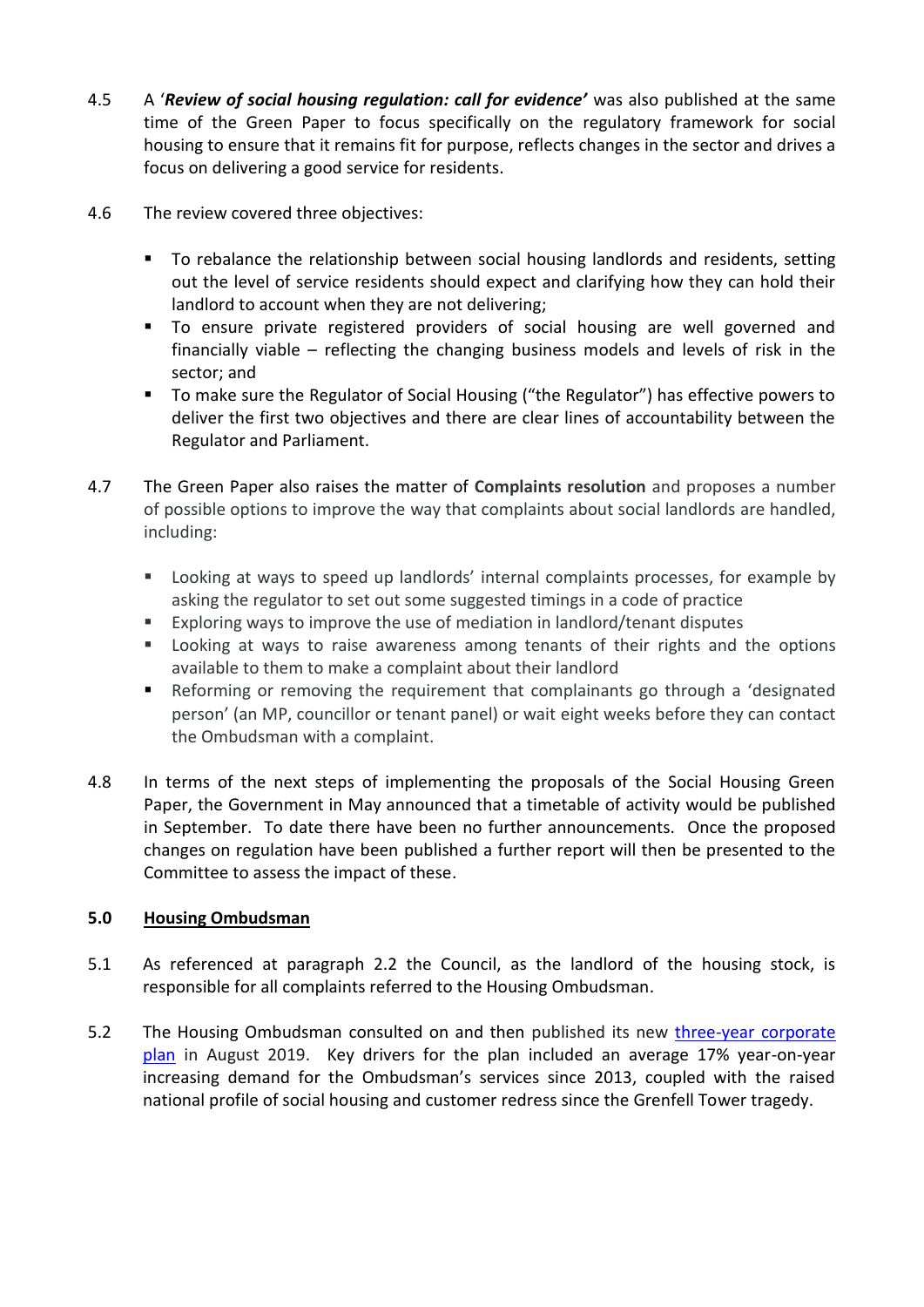5.3 The Plan reinforces the role of the Ombudsman to:

*'Resolve disputes involving members of the scheme, including making awards of compensation or other remedies, where appropriate, as well as to support effective landlord-tenant dispute resolution by others'.*

- 5.4 The Plan aims to reflect the key demands of tenants and landlords, delivering faster and effective redress, hearing residents' voices and ensuring greater transparency. To meet this the Ombudsman is proposing to make changes to its operating model in order to support landlords to help dispute resolution at a local level.
- 5.5 The overall aim of the plan is *'Making a difference – on individual complaints and across the sector'* with four new objectives to:
	- 1. Deliver a fair and impartial service, resolving complaints at the earliest opportunity
	- 2. Promote positive change in the sector
	- 3. Provide a service that is professional, accessible and simple to use
	- 4. Ensure our service is open and transparent
- 5.6 At a local level, the last complaint received by the Ombudsman from a Council tenant (*relating to the housing management service provided by Newark and Sherwood Homes*) was in 2011 and the outcome of the investigations found that there were no findings of maladministration.
- 5.7 Officers will continue to monitor developments from the Ombudsman as it implements the three year Plan, including the review of its operating model and discussions with Ministry of Housing, Communities and Local Government on the complaints scheme, both due by April 2020.
- 5.8 Newark & Sherwood Homes now intend to review their complaints handling procedure against the objectives and priorities within the Housing Ombudsman plan and then make any changes as necessary in consultation with tenants.

### **6.0 Proposals**

- 6.1 The Committee should note and consider the council's responsibilities to the Regulator of Social Housing and Housing Ombudsman as set out in the paragraphs above.
- 6.2 There are further matters for the council to consider, as landlord of the housing stock, around compliance, health & safety (including building safety) and regulation, which will feature in the Committee's Forward Plan.

### **7.0 Equalities Implications**

7.1 There are no equality implications arising directly from this report.

### **8.0 Community Plan – Alignment to Objectives**

8.1 There are no direct links to the objectives of the Community Plan as the matters raised in this report deal with the council's statutory housing responsibilities as landlord of the stock (*Housing Revenue Account*).